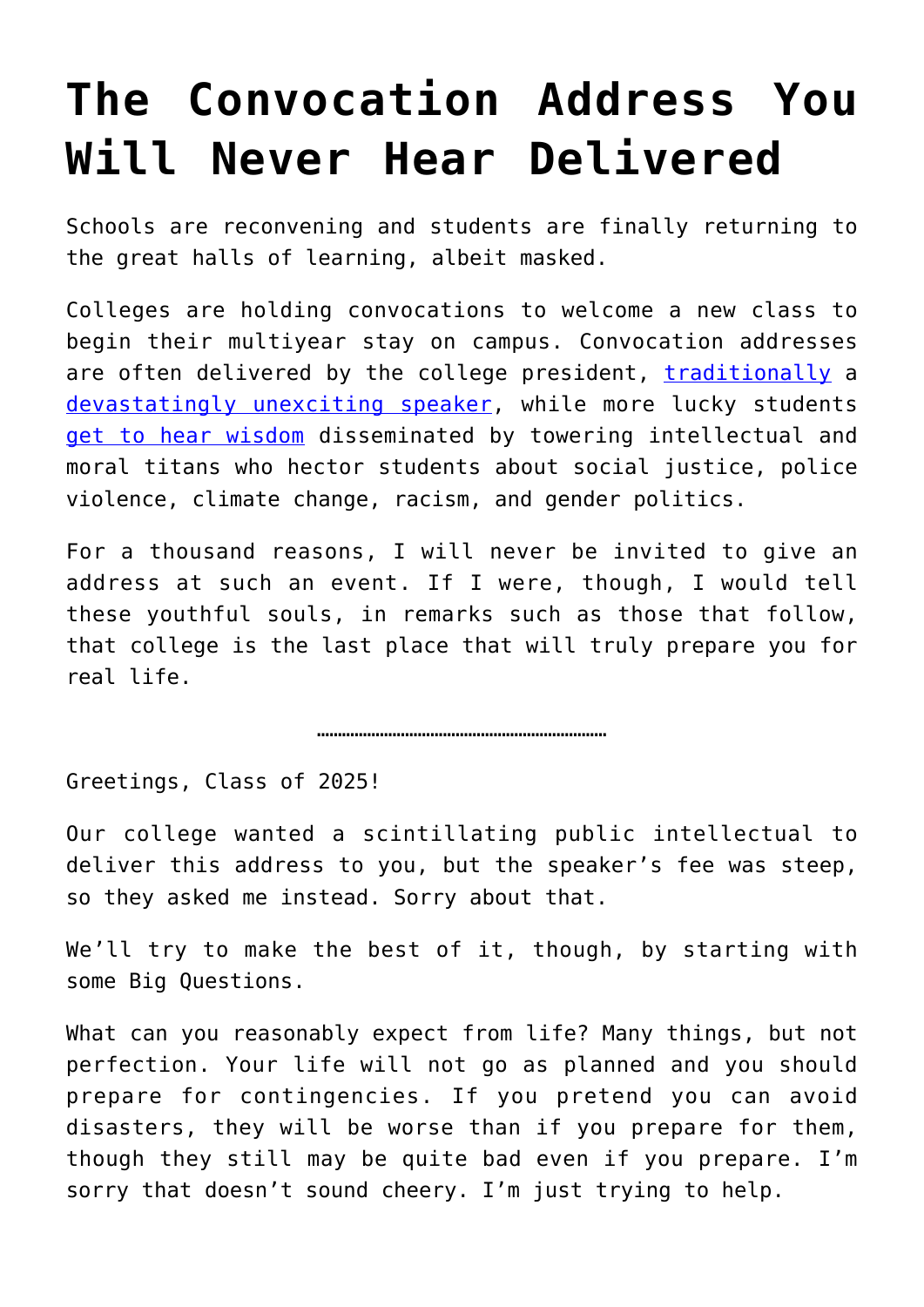What is life for? Many seem to think a career is the meaning of life, but they are wrong. Don't misunderstand me. Learn a trade, and learn not to hate work if you can, but always understand that your work is the thing you do to make it possible to do other things that are more important than your career.

What are these more important things? A spiritual life is one thing you desperately need, some type of tranquility with respect to your own finitude and the imperfection of the world. The behavioral skills required to surround yourself with a small group of people you love and who love you more than life itself is another desperately needed thing. They are your cocoon against the hardships of the world that will fall upon your head every day.

I have some bad news. College is not set up well to help you intelligently address these two big questions, or to get better at achieving spiritual and familial success. You will get little preparation in these ivy halls for serious adversity. Many people here will also try to convince you that you should be like them: anxious, depressed people who have made their careers their entire lives and who love and are loved by almost no one. Almost nothing here will point you toward your true needs. A spiritual life and a life mate and the children that are your only immortality in this world are goals humans once did not need college convocation addresses to understand as central to life. It is only college professors, and other similar figures—in their love of revolutions and the critical thinking philosophies of which they are so uncritically enamored—that made it possible for some of us to forget such basic things.

Instead of these qualities, colleges offer you a vision of "the examined life" that is nothing more than a commitment to permanent social revolution. It will not prepare you for important things and it will immunize you against many of the qualities you need to make a good life. You cannot achieve